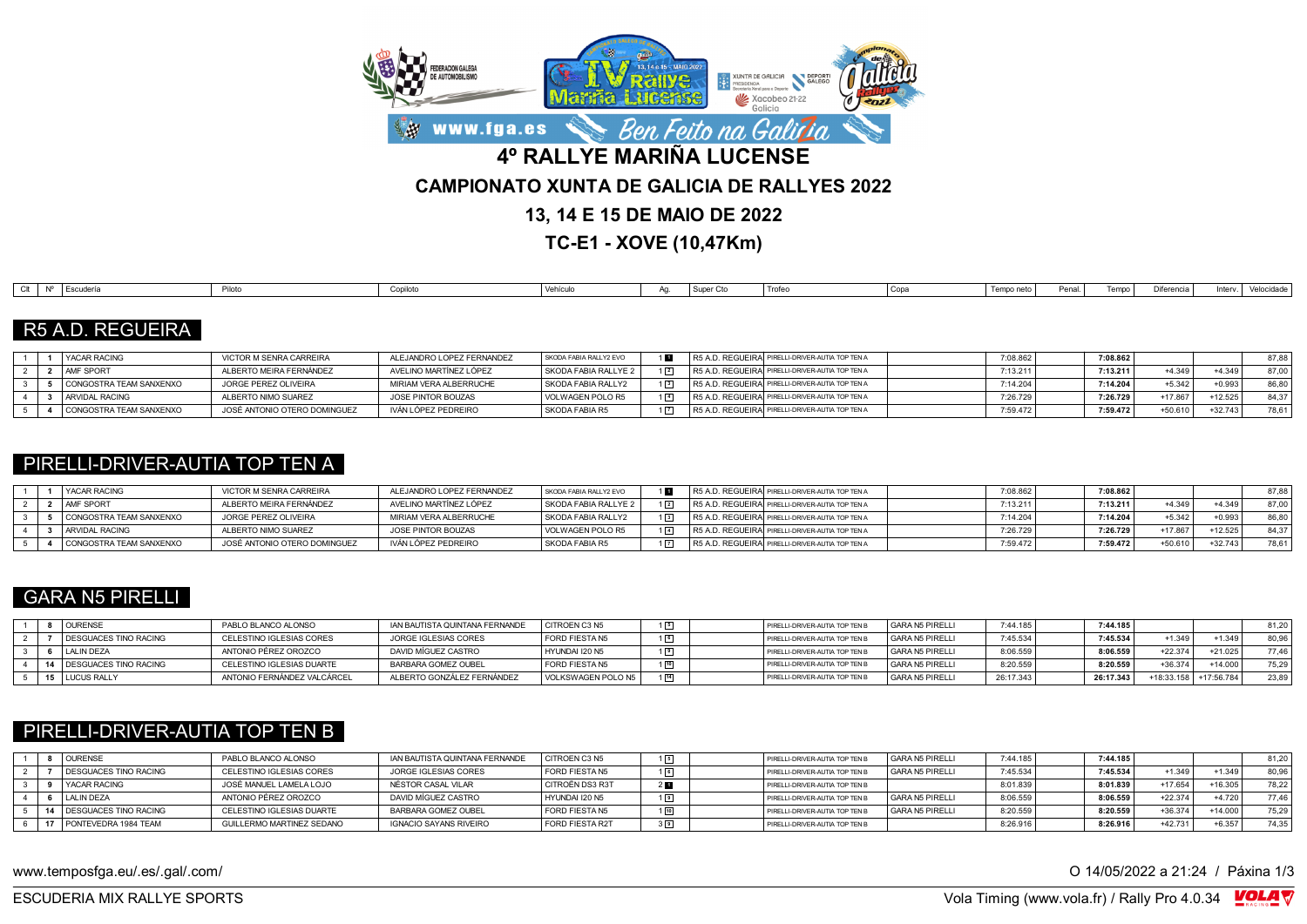

**TC-E1 - XOVE (10,47Km)**

| Clt | N° | Escudería        | Piloto                      | Copilot                    | veniculo           |                   | Super | 'Trofeo                          |                 | mo new.   | Penal |           | <b>Diferencia</b> | Interv            | Velocidade |
|-----|----|------------------|-----------------------------|----------------------------|--------------------|-------------------|-------|----------------------------------|-----------------|-----------|-------|-----------|-------------------|-------------------|------------|
|     |    |                  |                             |                            |                    |                   |       |                                  |                 |           |       |           |                   |                   |            |
|     |    | 12   MIÑO        | PEDRO REIJA DIAZ            | DAISY GONZALEZ FERNANDEZ   | PEUGEOT 306 GTI    |                   |       | PIRELLI-DRIVER-AUTIA TOP TEN B   |                 | 8:43.323  |       | 8:43.323  | +59.138           | $-16.407$         | 72.02      |
|     |    | 15   LUCUS RALLY | ANTONIO FERNÁNDEZ VALCÁRCEL | ALBERTO GONZÁLEZ FERNÁNDEZ | VOLKSWAGEN POLO N5 | $1 \overline{14}$ |       | I PIRELLI-DRIVER-AUTIA TOP TEN B | GARA N5 PIRELLI | 26:17.343 |       | 26:17.343 | 18:33.158         | 7:34.020<br>$+17$ | 23,89      |

## PIRELLI-DRIVER-AUTIA TOP TEN C

|  | 25   TERRA DO EUME      | IVÁN VÁZOUEZ CASTRO        | DIEGO VÁZQUEZ CASTRO         | FORD FIESTA R2          | 3 <b>FF</b>  | PIRELLI-DRIVER-AUTIA TOP TEN C | 7:54.291 | 7:54.291 |           |           | 79,47 |
|--|-------------------------|----------------------------|------------------------------|-------------------------|--------------|--------------------------------|----------|----------|-----------|-----------|-------|
|  | CONGOSTRA TEAM SANXENXO | RAUL MARTINEZ TORRES       | <b>BRUNO PEREZ FERNANDEZ</b> | CITROËN C2 GT           | $3\sqrt{2}$  | PIRELLI-DRIVER-AUTIA TOP TEN C | 7:59.309 | 7:59.309 | $+5.018$  | $+5.018$  | 78,63 |
|  | <b>RVS MOTORSPORT</b>   | DAVID RIVAS FUENTES        | JOSE VIEITEZ FERRADANS       | <b>CITROEN C2R2 MAX</b> | $3\sqrt{3}$  | PIRELLI-DRIVER-AUTIA TOP TEN C | 8:00.026 | 8:00.026 | $+5.735$  | $+0.717$  | 78,52 |
|  | Ⅰ PONTFVEDRA 1984 TEAM  | DANIEL MONTOTO MATO        | MAIKEL MARQUEZ RODRIGUEZ     | PEUGEOT 208 R2          | $2\sqrt{2}$  | PIRELLI-DRIVER-AUTIA TOP TEN C | 8:05.433 | 8:05.433 | $+11.142$ | $+5.407$  | 77.64 |
|  | PONTEVEDRA 1984 TEAM    | ADRIAN REGUEIRA SOUTO      | SERGIO FERNÁNDEZ IGLESIAS    | CITROËN SAXO VTS        | $3\sqrt{5}$  | PIRELLI-DRIVER-AUTIA TOP TEN C | 8:13.657 | 8:13.657 | $+19.366$ | $+8.224$  | 76.35 |
|  | SARRIA MOTOR            | RUBÉN LÓPEZ LÓPEZ          | DAMIAN OUTON VEIGA           | PEUGEOT 208 R2          | 36           | PIRELLI-DRIVER-AUTIA TOP TEN C | 8:14.325 | 8:14.325 | $+20.034$ | $+0.668$  | 76.24 |
|  | BERBERECHO              | JAVIER EIRAS MARIÑO        | ÁLVARO GARCÍA AGRA           | CITROËN SAXO VTS        | $3^{8}$      | PIRELLI-DRIVER-AUTIA TOP TEN C | 8:26.187 | 8:26.187 | $+31.896$ | $+11.862$ | 74.46 |
|  | DESGUACES TINO RACING   | BENITO PUCEIRO RADIO       | CHRISTOPHER TELMO DIAZ       | FORD FIESTA R2          | $3\sqrt{10}$ | PIRELLI-DRIVER-AUTIA TOP TEN C | 8:31.239 | 8:31.239 | $+36.948$ | $+5.052$  | 73.72 |
|  | CUNTIS V.T.             | MIGUEL ÁNGEL CAEIRO VILLAR | ALEJANDRO HERMIDA GARCÍA     | FORD FIESTA R2          | $3^{12}$     | PIRELLI-DRIVER-AUTIA TOP TEN C | 8:45.690 | 8:45.690 | +51.399   | +14.451   | 71,70 |

## VOLANTE F.G.A.

|  | I CLUB RALLY<br>Y CORUNA | JESUS SANTOS <sup>o∩∵</sup><br>UJ JULEI | <b>PENSADO RIVEIRO</b><br><b>CAIL</b> | PEUGEOT<br>106 G` |    | VOLANTE F.G.A        | 54.991 | 8:54.991 |        |        | 70.45   |
|--|--------------------------|-----------------------------------------|---------------------------------------|-------------------|----|----------------------|--------|----------|--------|--------|---------|
|  | PONTEVEDRA 1984 TEAM     | '. MAGARIÑOS ESTEVEZ<br>manui           | ⊀HBAY RODRÍGUE⊶<br>.VARO ARC          | PEUGEOT 206 XS    | 15 | <b>VOLANTE F.G.A</b> | :10.72 | 9:10.724 | 15.733 | 15.733 | ' 44ء ر |

# PIRELLI AMF MS

|  | 47   AGUANTA VOLANTE RALLY TEAM | JUAN CARLOS PAMPILLON ALVAREZ | CRISTIAN ALVAREZ LÓPEZ        | PEUGEOT 106 GTI    |                    | PIRELLI AMF MS        | 7:56.909 | 7:56.909 |           |           | 79,03 |
|--|---------------------------------|-------------------------------|-------------------------------|--------------------|--------------------|-----------------------|----------|----------|-----------|-----------|-------|
|  | 49 SURCO                        | MARCOS RODRÍGUEZ SANROMÁN     | UNAI CONDE GARCÍA             | CITROËN C2 GT      | $4\sqrt{2}$        | PIRELLI AMF MS        | 8:02.085 | 8:02.085 | $+5.176$  | $+5.176$  | 78.18 |
|  | 55 A PONTENOVA                  | CÉSAR DÍAZ PÉREZ              | MANUEL RODRÍGUEZ MARIÑO       | PEUGEOT 205 GTI    | $3\sqrt{4}$        | <b>PIRELLI AME MS</b> | 8:04.055 | 8:04.055 | $+7.146$  | $+1.970$  | 77.86 |
|  | 45 CUNTIS VT                    | MARCOS MACEIRAS GUIMAREY      | SERGIO IGLESIAS REBOREDO      | CITROËN SAXO VTS   | $4\sqrt{4}$        | PIRELLI AME MS        | 8:20.577 | 8:20.577 | $+23.668$ | $+16.522$ | 75.29 |
|  | 51 LALIN DEZA                   | OSCAR GALLEGO GÓMEZ           | MARÍA TERESA LÓPEZ HOSPIDO    | SUZUKI SWIFT SPORT | $4\sqrt{6}$        | PIRELLI AMF MS        | 8:24.08  | 8:24.081 | $+27.172$ | $+3.504$  | 74.77 |
|  | 50 SARRIA MOTOR                 | PABLO SANCHEZ SANCHEZ         | RUBEN TOURON VAZQUEZ          | SUZUKI SWIFT SPORT | $3\sqrt{11}$       | PIRELLI AMF MS        | 8:31.454 | 8:31.454 | $+34.545$ | $+7.373$  | 73,69 |
|  | 52 ARES RACING                  | MIGUEL SUÁREZ ARES            | NICOLÁS RAMÓN CERNADAS GARCÍA | CITROËN SAXO VTS   | $4^{8}$            | <b>PIRELLI AMF MS</b> | 8:31.996 | 8:31.996 | $+35.087$ | $+0.542$  | 73.61 |
|  | 54 RVS MOTORSPORT               | RUBÉN VÁZOUEZ CASTELO         | AGUSTÍN VARELA GARCÍA         | PEUGEOT 206 XS     | $4\sqrt{10}$       | <b>PIRELLI AME MS</b> | 8:32.936 | 8:32.936 | $+36.027$ | $+0.940$  | 73.48 |
|  | 53 RVS MOTORSPORT               | <b>ENRIQUE RUZO PEREZ</b>     | SHEILA GARCIA SUAREZ          | PEUGEOT 206 XS     | $4 \overline{)13}$ | PIRELLI AMF MS        | 8:56.340 | 8:56.340 | $+59.431$ | $+23.404$ | 70.27 |
|  | 56 SARRIA MOTOR                 | ANDRES MONTERO NEIRA          | SHEILA DE LA FUENTE LAGO      | PEUGEOT 206 XS     | 4[14]              | <b>PIRELLI AMF MS</b> | 9:05.569 | 9:05.569 | +1:08.660 | $+9.229$  | 69,08 |

www.temposfga.eu/.es/.gal/.com/ **O 14/05/2022** a 21:24 / Páxina 2/3